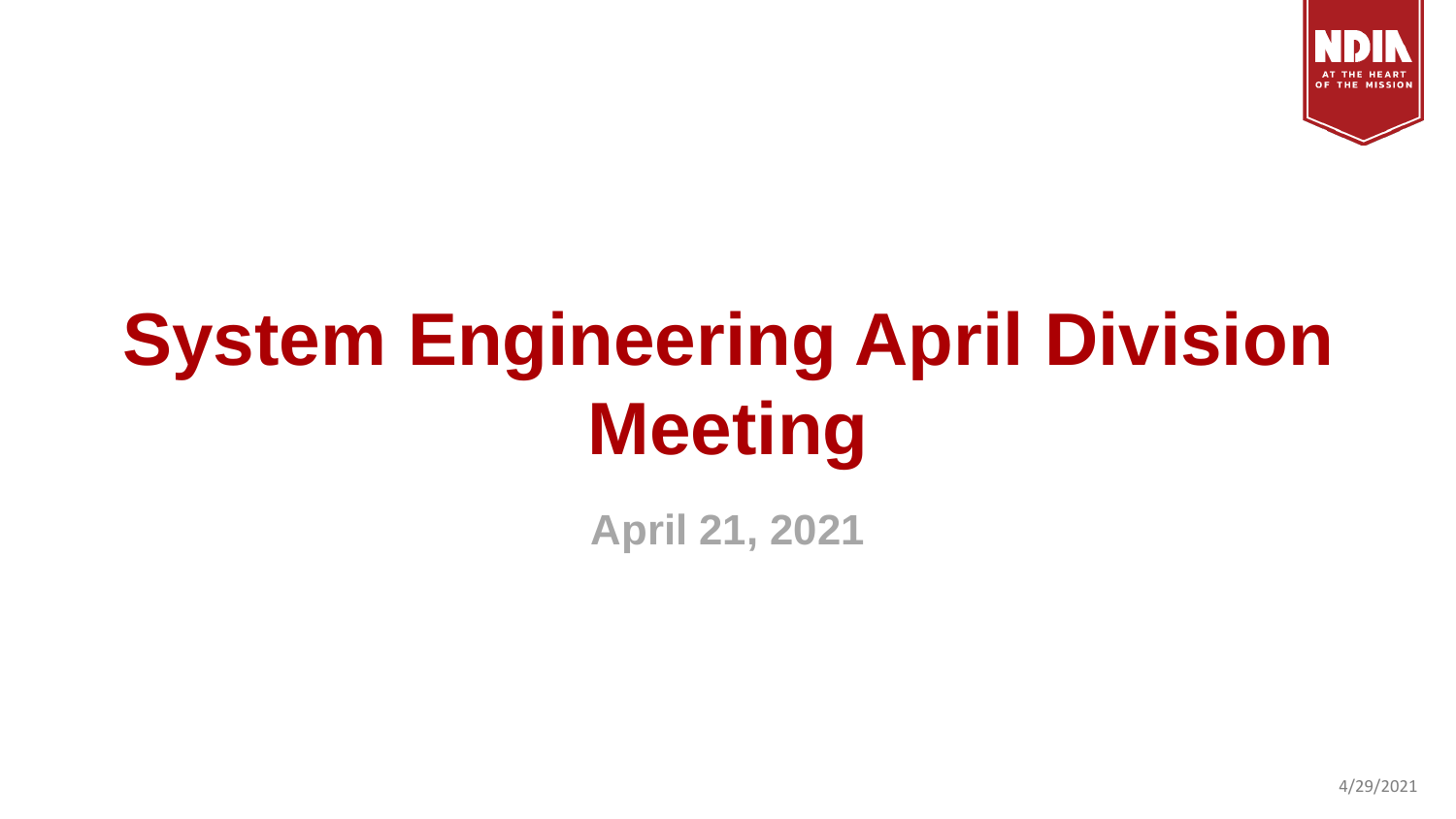## **Virtual Meeting Etiquette**

- We encourage you to have your **camera on** and **microphone muted** to avoid any noise interference
- For best experience, set your screen to **"Speaker View"** (located in the top right corner".
- Please virtually raise your hand or use zoom chat to be recognized. Then unmute and proceed with asking your question.

## **Virtual Meeting Link and Call-in Details**

Meeting Link: <https://www.zoomgov.com/j/1604012786>

2 **Find your local number: <https://www.zoomgov.com/u/ac6Yuj5f0l>** and the set of the set of the set of the set of the set of the set of the set of the set of the set of the set of the set of the set of the set of the set of Meeting ID: 160 401 2786 One tap mobile +16692545252,,1604012786# US (San Jose) +16468287666,,1604012786# US (New York) Dial by your location +1 669 254 5252 US (San Jose) +1 646 828 7666 US (New York) +1 551 285 1373 US +1 669 216 1590 US (San Jose) Meeting ID: 160 401 2786



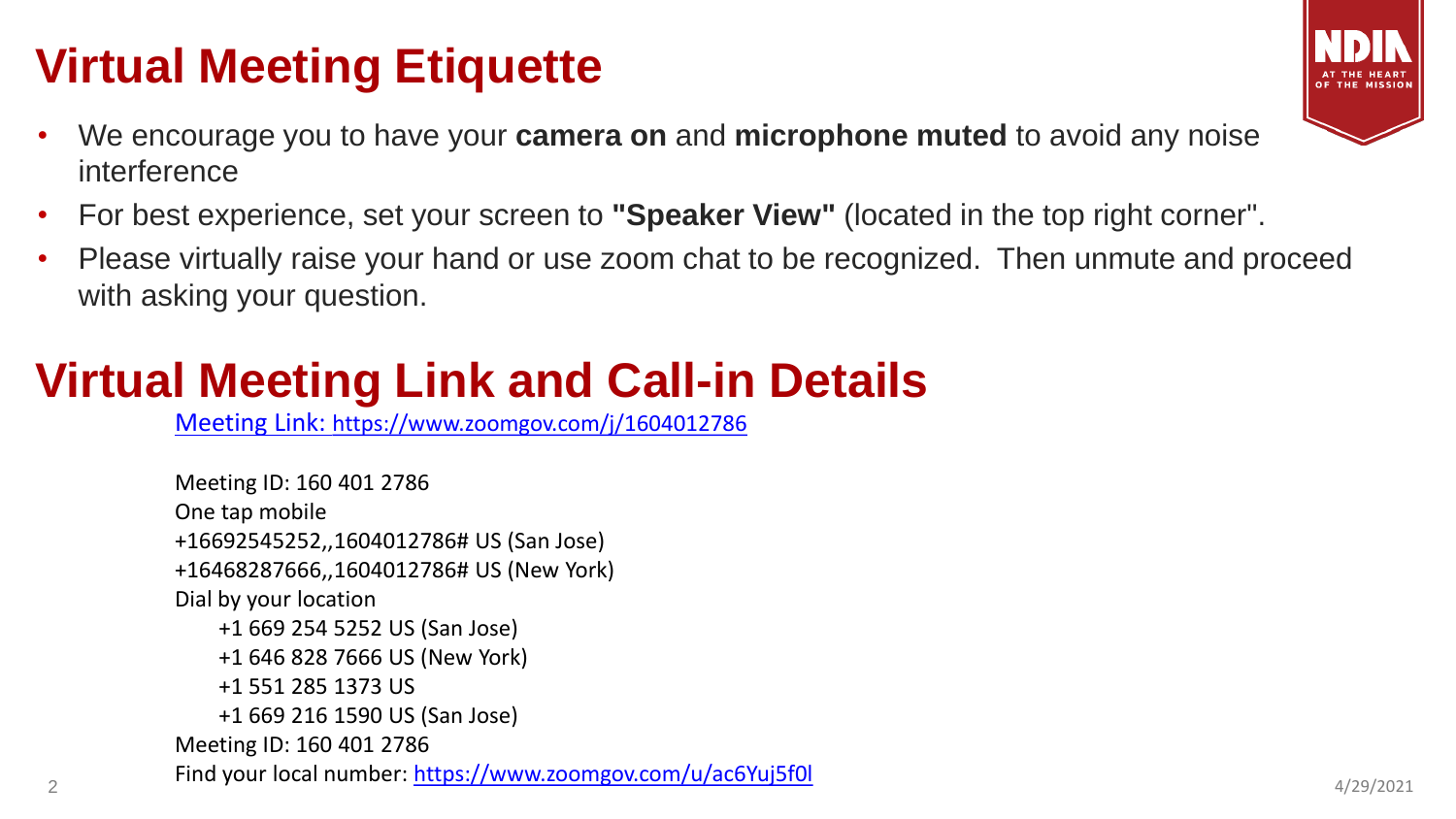#### **AGENDA**

- 11:00 11:10 **Welcome & Agenda**
	- $\checkmark$  Holly Dunlap, NDIA SED Chair
- 11:10 11:40 AM **DoD IP Cadre & Manufacturing Division Discussion**
	- ✓ DoD IP Cadre: Richard Grey and George Winborne
	- $\checkmark$  NDIA Manufacturing Division: Michael McGraph and Jeff Shubrooks
	- ✓ NDIA Systems Engineering Division: Holly Dunlap, John Daly and Chris Schneiber
- 11:40 12:00 PM **DoD MOS/IP/Acquisition Ontology Effort-Industry Input Discussion**
	- $\checkmark$  John Daly and Rosemary Solomon
- 12:00 12:30 PM **Continuous Interactive Development Measurement Framework**
	- $\checkmark$  Cheryl Jones, US Army & Geoff Draper, L3 Harris Technologies
- 12:30 12:45 PM **BREAK**
- 12:45 1:00 PM **Conference Updates**
	- $\checkmark$  Pat Griffin, NDIA SED Transformation & Communications Lead
- 1:00 1:10 PM **Instructions NDIA Membership ID**
- 1:10 1:50 PM **Committee Reports**
- **1:50 2:00 PM Closing Remarks** 4/29/2021

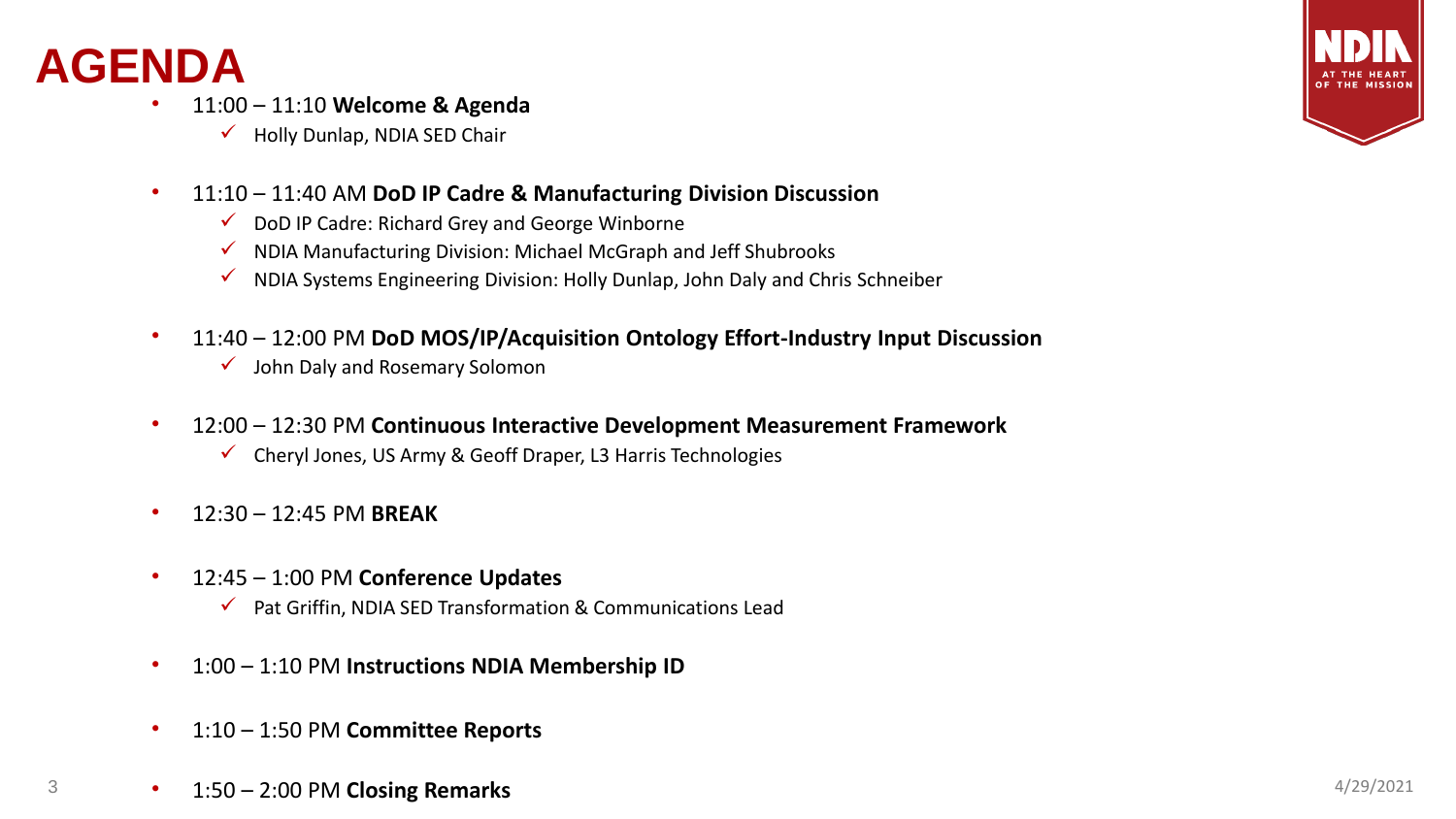### *We care about you! Please* **Get Vaccinated**

- COVID-19 vaccination will help keep you from getting COVID-19
- Once you are fully vaccinated, you can start doing more
- COVID-19 vaccination is a safer way to help build protection
- COVID-19 vaccination will be an important tool to help stop the pandemic
- COVID-19 vaccines are safe and effective
- None of the COVID-19 vaccines contain the live virus that causes COVID-19 so a COVID-19 vaccine cannot make you sick with COVID-19.
- Learn more **[Facts about COVID-19 Vaccines](https://www.cdc.gov/coronavirus/2019-ncov/vaccines/facts.html)**

<https://www.cdc.gov/coronavirus/2019-ncov/vaccines/vaccine-benefits.html>

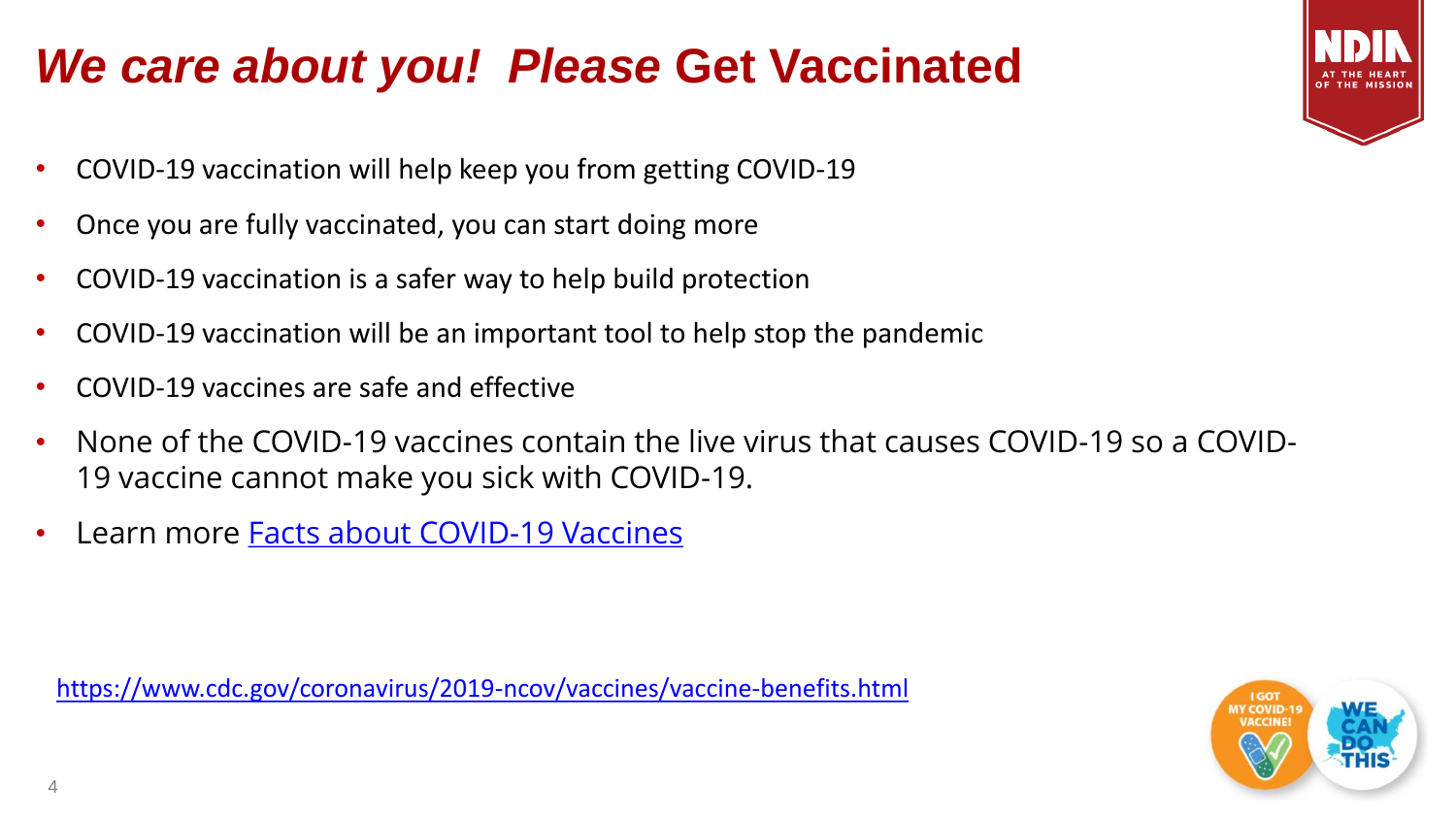### **2021 Meeting Dates**



| <b>NDIA SE Division Meeting</b>                         | <b>Location</b>      |
|---------------------------------------------------------|----------------------|
| <b>Wed. 21-Apr: Monthly SE Division Meeting</b>         | Virtual              |
| <b>Wed. 19-May: Monthly SE Division Meeting</b>         | Virtual              |
| <b>Wed. 16-Jun: Monthly SE Division Meeting</b>         | Virtual              |
| Wed. 14-Jul: Monthly SE Division Meeting                | Virtual              |
| <b>Wed. 18-Aug: Monthly SE Division Meeting</b>         | Virtual              |
| <b>Wed. 15-Sep: Monthly SE Division Meeting</b>         | Virtual              |
| Wed. 4-7-Oct: NDIA Systems & Mission Engr Conference    | Orlando, FL + Hybrid |
| <b>Nov - ??: Monthly SE Division Meeting</b>            | <b>TBD</b>           |
| <b>Wed. 15-Dec: Annual SE Division Planning Meeting</b> | <b>TBD</b>           |